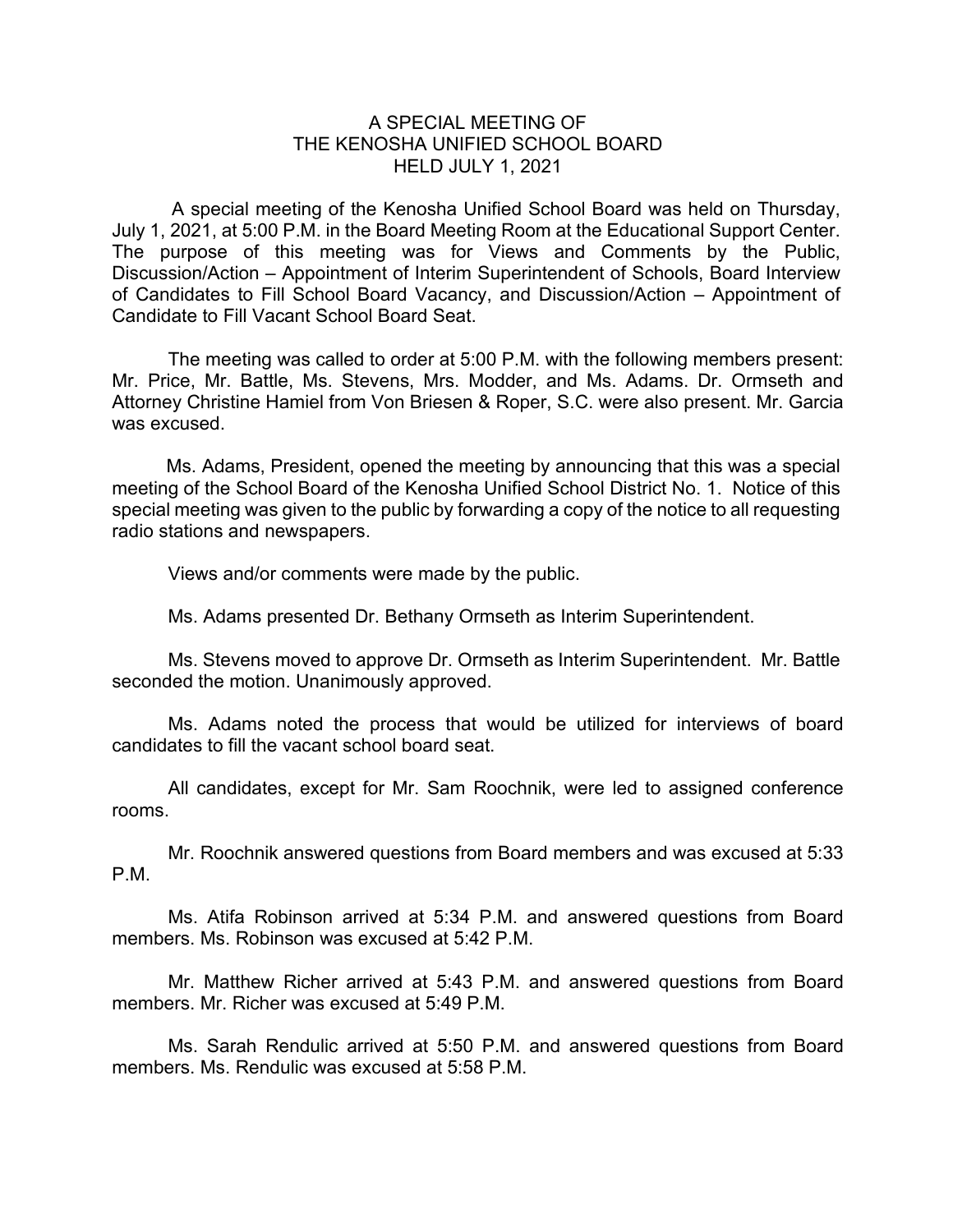Mr. Eric Meadows arrived at 5:59 P.M. and answered questions from Board members. Mr. Meadows was excused at 6:08 P.M.

Board members took a recess at 6:09 P.M. and reconvened at 6:13 P.M.

Mr. Brooks Litz arrived at 6:13 P.M. and answered questions from Board members. Mr. Litz was excused at 6:22 P.M.

Mr. Patrick Langston II arrived at 6:23 P.M. and answered questions from Board members. Mr. Langston was excused at 6:28 P.M.

Mr. Jonathon Kim arrived at 6:29 P.M. and answered questions from Board members. Mr. Kim was excused at 6:34 P.M.

Mrs. Genevieve Gagliardi Gerou arrived at 6:35 P.M. and answered questions from Board members. Mrs. Gagliardi Gerou was excused at 6:38 P.M.

Mr. Kyle Flood arrived at 6:40 P.M. and answered questions from Board members. Mr. Flood was excused at 6:45 P.M.

Ms. Valerie Douglas arrived at 6:45 P.M. and answered questions from Board members. Ms. Douglas was excused at 6:59 P.M.

Mr. John Bush arrived at 7:01 P.M. and answered questions from Board members. Mr. Bush excused was at 7:08 P.M.

Mr. Aziz Al-Sager arrived at 7:09 P.M. and answered questions from Board members. Mr. Al-Sager was excused at 7:15 P.M.

Board members took a recess at 7:15 P.M. and reconvened at 7:21 P.M.

Mrs. Tanya Ruder, Chief Communications Officer, announced that Ms. Robinson, Mr. Langston, Ms. Douglas, and Mr. Al-Sager would be advancing to round two of the interview process.

All candidates, except for Ms. Robinson, were led to assigned conference rooms.

Ms. Robinson answered questions from Board members and was excused at 7:40 P.M.

Mr. Langston arrived at 7:40 P.M. and answered questions from Board members. Mr. Langston was excused at 7:46 P.M.

Ms. Douglas arrived at 7:47 P.M. and answered questions from Board members. Ms. Douglas was excused at 7:58 P.M.